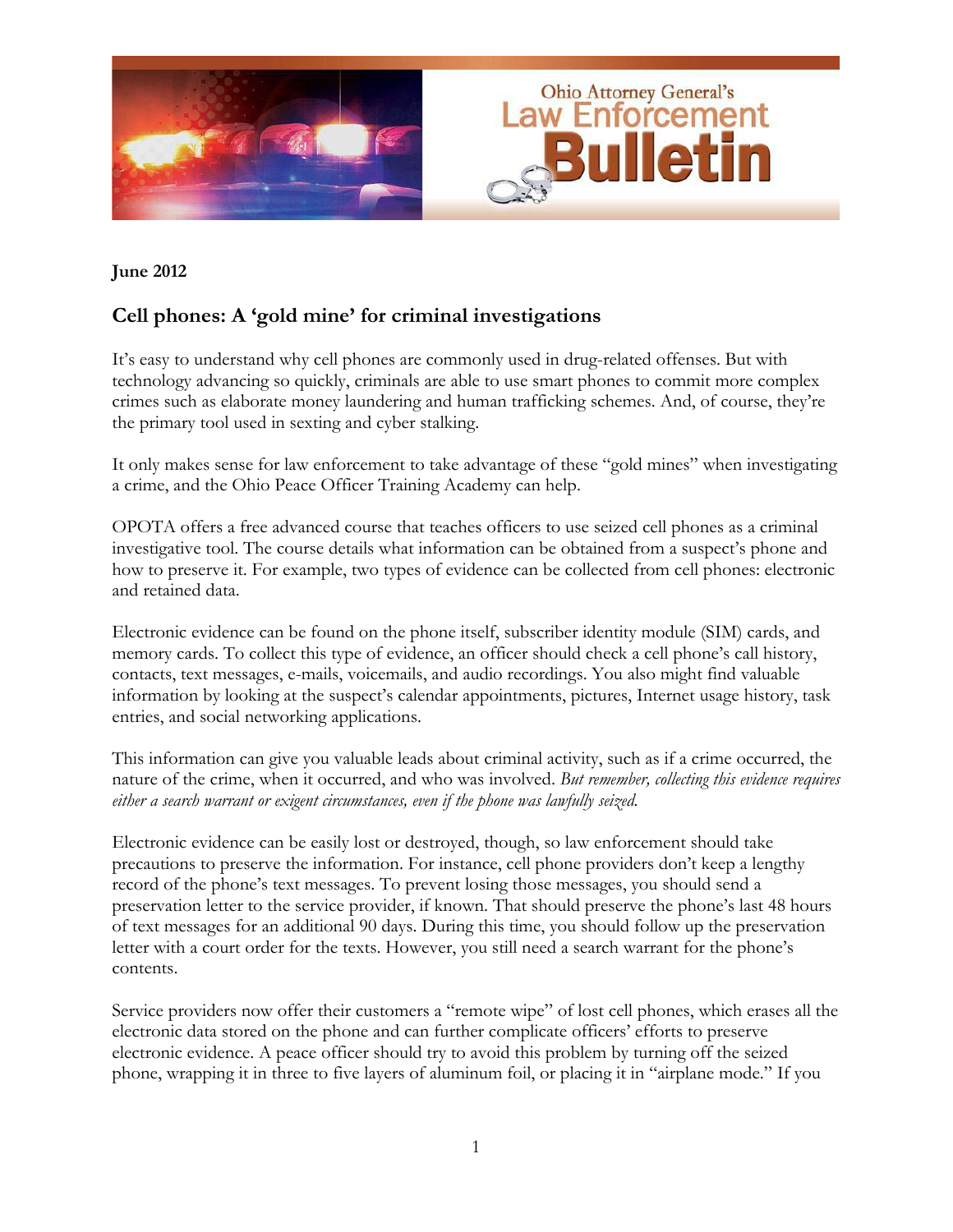find a phone that's already turned off, keep it off to prevent a remote wipe. Then try to identify the cell phone provider and get a court order to have the account locked down.

If the phone appears to be damaged or inoperable, law enforcement still can recover all the electronic data by using the phone's serial number or international mobile equipment identity (IMEI) number, located behind the phone battery. With this number, you can recover basic records for the owner's account. You need only a subpoena to collect this information, and from there you can get a search warrant to search the phone's contents.

Retained data also can be collected from a cell phone. It includes service provider records and cell phone tracking. The data reveals the owner's past calls, duration of the calls, and geographic location when the calls were made. This information can help tie a suspect to a crime, but officers must get a court order, based on reasonable suspicion, before a service provider will turn over that information.

This kind of data also allows service providers to set up live tracking of a cell phone, giving peace officers the suspect's current geographic locations, commonly called "pings." A search warrant is needed for this type of tracking.

Like electronic evidence, retained data evidence has some drawbacks. For example, the live tracking "pings" can be obtained only every 15 minutes, which may present a problem with a suspect who is a flight risk. The live tracking also may not work if the suspect has his cell phone turned off, is in an area with poor service, or has switched off the phone's GPS.

However, despite the problems sometimes associated with electronic and retained data evidence, cell phone analysis can prove invaluable in law enforcement investigations.

Morgan A. Linn Assistant Attorney General and Legal Analyst

#### **Important Resources**

For your convenience, a template preservation letter has been provided for your department's use. To access it, visit www.OhioAttorneyGeneral.gov/LawEnforcementBulletin/PreservationLetter.

For information on OPOTA online and regional courses covering cell phone investigative analysis, visit www.OhioAttorneyGeneral.gov/OPOTA or e-mail askOPOTA@OhioAttorneyGeneral.gov.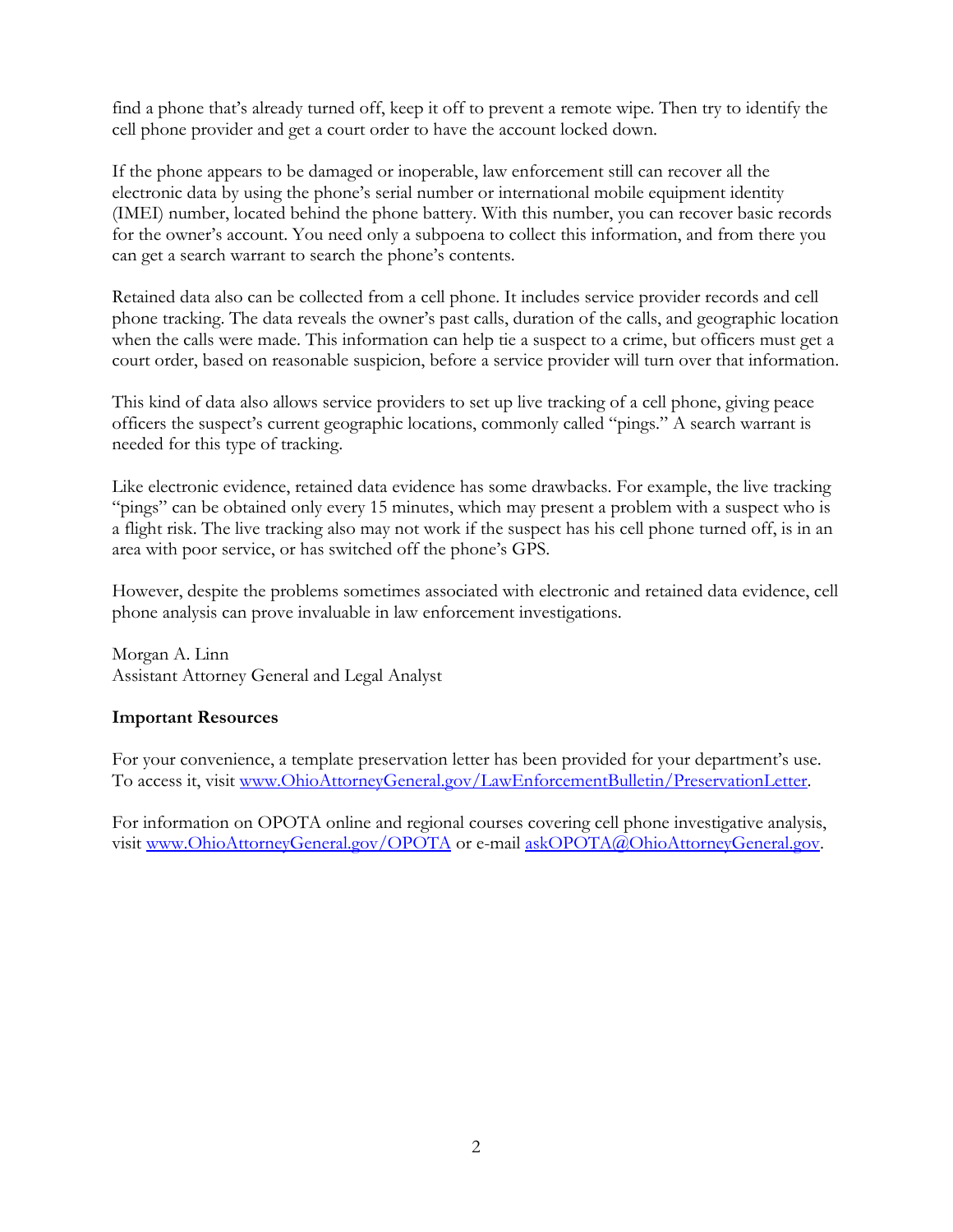## **Training offers insight into active shooter situations**

A new Ohio Peace Officer Training Academy (OPOTA) course is designed to give law enforcement, prosecutors, dispatchers, and school teachers and administrators insight into the thoughts and actions of active school shooters before they commit their crimes. OPOTA will offer the Profile of an Active Shooter course free of charge throughout the state in October and November.

Taught by James Burke, an OPOTA law enforcement training officer, the course incorporates Lt. Dan Marcou's "Five Phases of the Active Shooter." Marcou is a retired SWAT officer, experienced trainer, and veteran of an active shooter incident.

The course will help law enforcement handle active shooter situations by illustrating how the Virginia Tech and Columbine shooters followed each of the five phases.

Course dates and locations are as follows (with all sessions running from 9 a.m. to noon):

**Oct. 4 —** OPOTA Richfield, 4055 Highlander Parkway, Richfield, Ohio; OPOTA Course 55-508- 12-01

**Oct. 16 —** Owens Community College, Law Enforcement and Fire Science Building, Room 145/147, 30335 Oregon Road, Perrysburg, Ohio; OPOTA Course 05-508-12-01

**Nov. 13 —** Columbus Police Academy, 1000 N. Hague Ave., Columbus, Ohio; OPOTA Course 05- 508-12-02

**Nov. 20 —** Cincinnati Police Academy, 800 Evans St., Cincinnati, Ohio; OPOTA Course 05-508- 12-03

Anyone interested in taking the course may register using OPOTA's online registration form at www.OhioAttorneyGeneral.gov/OPOTARegistration. Law enforcement officers who pre-register will receive an OPOTA certificate at the conclusion of the training.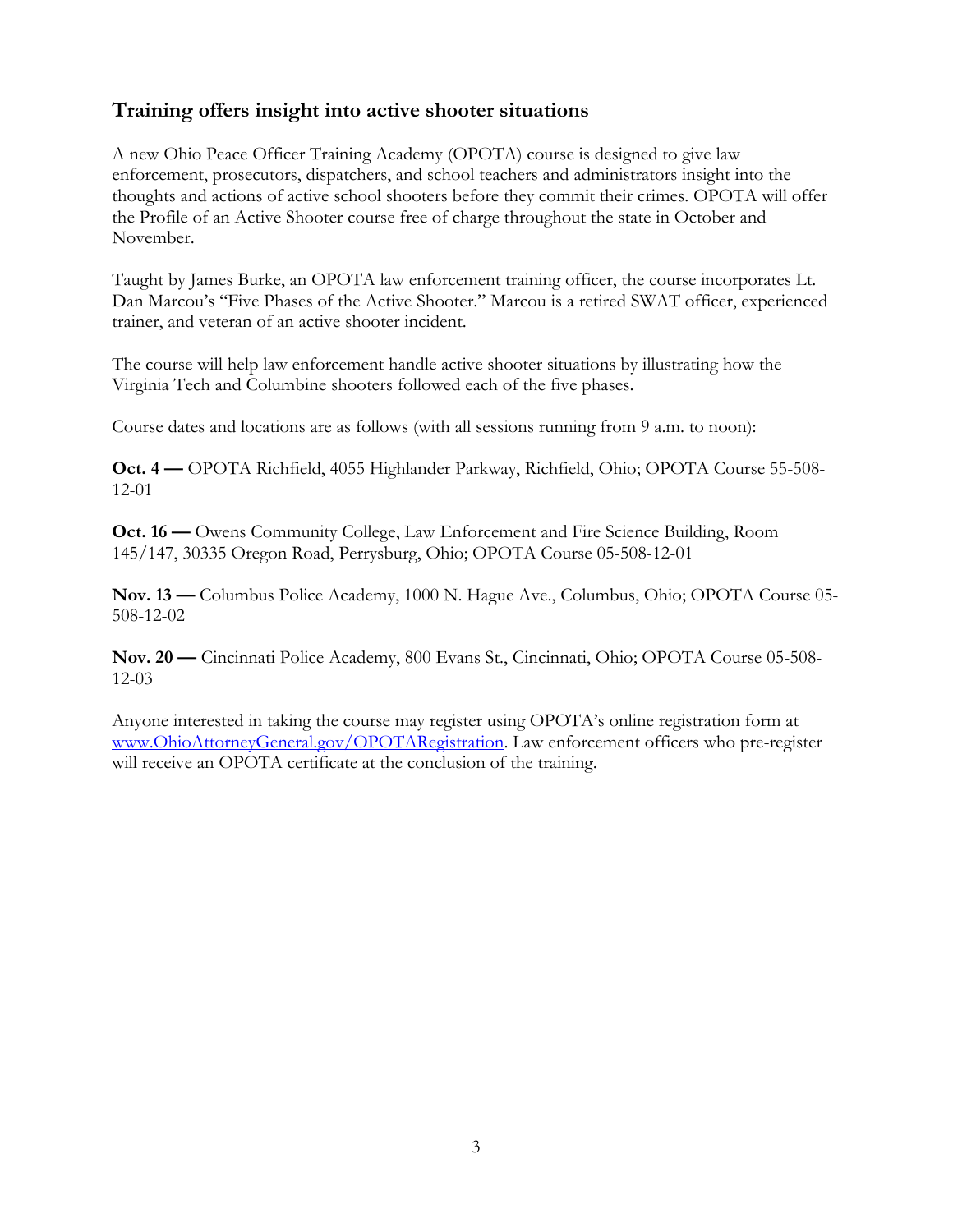## **United States v. Shrader — Fourth Circuit Court of Appeals (Maryland, North Carolina, South Carolina, Virginia, West Virginia), April 4, 2012**

**Question:** Can a co-tenant give consent to search a shared home even though the suspect has previously refused consent?

**Quick answer:** Yes. If the suspect is not physically present to dispute the consent, a co-tenant may subsequently consent to a search of the premises.

**Facts:** In 1975, defendant Thomas Shrader began to stalk his ex-girlfriend, and he eventually shot and killed her mother and a family friend. Shrader was sentenced to life with the possibility of parole for the murders. He was paroled from prison in 1993 and finished parole in 1999. In 2008, he obtained his ex-girlfriend's phone number and began threatening her by phone.

In 2009, the ex-girlfriend received a 32-page letter from Shrader discussing delusions he had about the 1970s murders as well as opportunities he had to kill her. The ex-girlfriend and her husband contacted the FBI, which sent agents to the home Shrader shared with his aunt to execute an arrest warrant. Shrader admitted there were guns in the home, but he refused to consent to a search of the house. Agents took him into custody and waited for his aunt to come home. When she arrived, she consented to a search of the house. Law enforcement recovered three firearms.

**Why the case is important:** The agents did not violate the Fourth Amendment by obtaining the aunt's consent to search. Law enforcement doesn't need a suspect's consent to prove that a search was consensual. Proof can come from consent by a third party who has common authority over the premises. Here, Shrader's aunt also lived in the home, so she had the authority to consent to a search. Shrader's earlier refusal did not remain in effect indefinitely. In order to override his aunt's consent, Shrader had to be physically present and expressly refusing consent *at the time his aunt gave permission to search*. And because the arrest warrant was a lawful reason to remove Shrader from the home, he couldn't show that the agents removed him only in an attempt to get consent later from his aunt.

**Keep in mind:** If multiple co-tenants are present when you want to search a home, all it takes is one co-tenant's refusal to prevent the search. But if only one tenant is present, and that tenant consents to a search, there's no constitutional violation even if the other co-tenants had previously refused consent. Be careful, though, not to abuse this rule by removing the objecting tenant as a pretext to get consent from a co-tenant.

Click [here](http://pacer.ca4.uscourts.gov/opinion.pdf/105169.P.pdf) to read the entire opinion.

## **United States v. Burgard — Seventh Circuit Court of Appeals (Illinois, Indiana, Wisconsin), April 2, 2012**

**Question:** Did police violate the Fourth Amendment when they waited six days before getting a warrant to search a suspect's lawfully seized cell phone?

**Quick answer:** No, but only because there were legitimate reasons for the delay.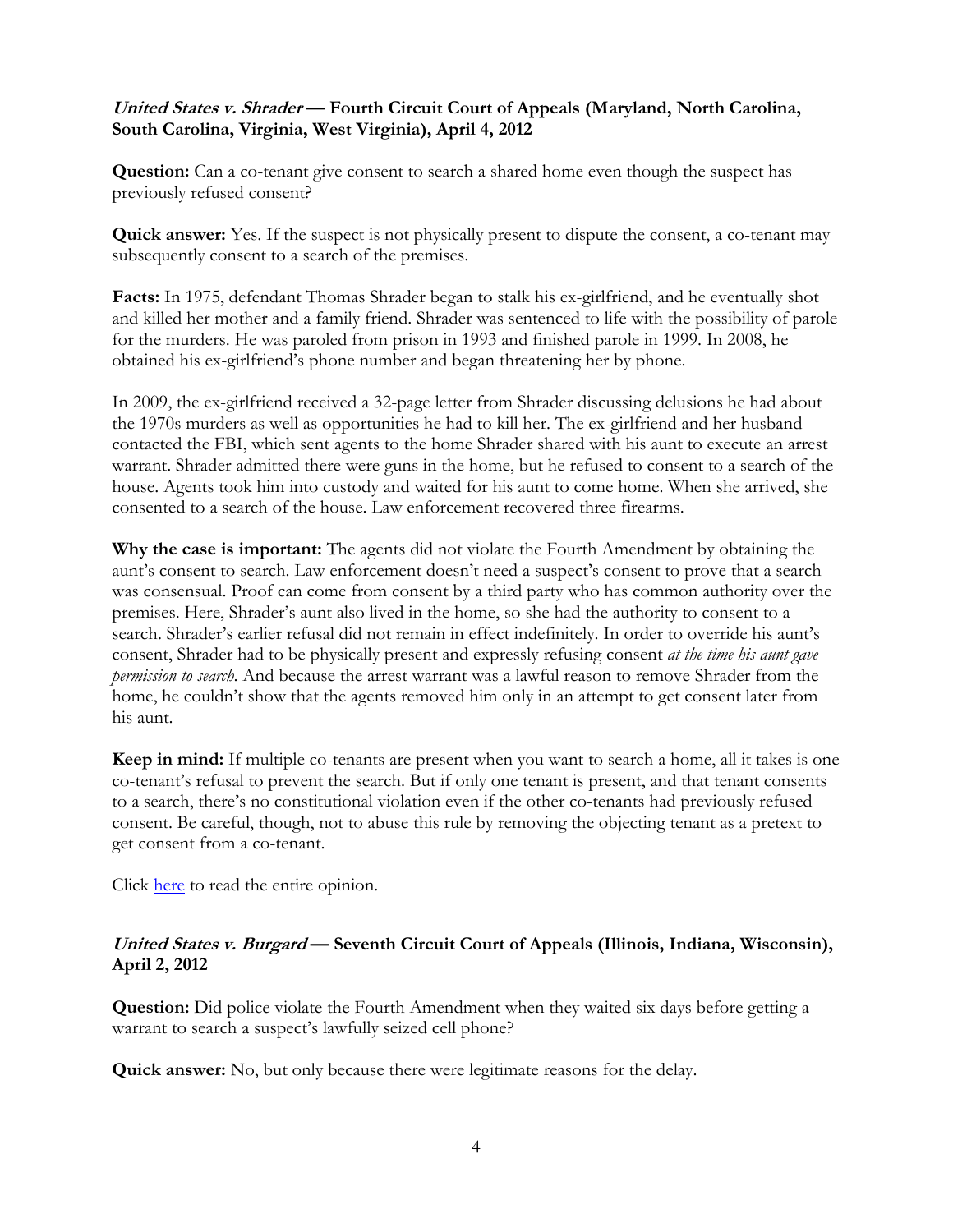**Facts:** A friend of defendant Joshua Burgard spoke with a police officer, telling him that Burgard had images of young girls (possibly under 14) on his cell phone and had bragged about having sex with them. The friend agreed to act as an informant and text the officer when he was with Burgard and when Burgard had the phone on him. When the officer later received the text, he stopped Burgard's car and seized his phone. Burgard then went to the police station and requested a property receipt for his phone.

The officer didn't immediately apply for a search warrant. Instead, he wrote a report about the cell phone seizure and forwarded it to a cybercrimes detective. Because of scheduling issues, the detective wasn't able to begin drafting a search warrant affidavit until two days after the phone was seized. On that same day, an armed robbery caused the detective's attention to shift away from the search warrant. Four days later, the detective and a federal district attorney drafted the warrant application and presented it to a federal magistrate judge, who signed the warrant that day. The detective promptly searched the phone and found numerous sexually explicit images of young girls. Burgard moved to suppress the images because he alleged that the six-day delay in getting a warrant was unreasonable under the Fourth Amendment.

**Why the case is important:** The Seventh Circuit found that the reasons for the six-day delay were not enough to find the phone's seizure and later search a Fourth Amendment violation. Warrantless seizures of personal property generally are unreasonable unless law enforcement obtains a search warrant within a reasonable period of time after the seizure. Here, the court found the delay was reasonable because the detective was inexperienced in drafting cell phone search warrants. For that reason, he took a little longer to draft the warrant application, and he enlisted the help of a district attorney. Such careful, attentive police work shouldn't be discounted, even if it appears that the detective could have moved more quickly.

**Keep in mind:** You can seize a suspect's personal property without a warrant as long as you get a warrant within a reasonable time after the seizure. There is no bright-line test to know when a delay has become unreasonable, but if you seize a suspect's personal property without a warrant, try to get one as soon as reasonably possible. The longer you keep the property without getting a warrant, the more likely a court will suppress the incriminating evidence you find.

Click [here](http://www.ca7.uscourts.gov/fdocs/docs.fwx?submit=showbr&shofile=11-1863_002.pdf) to read the entire opinion.

## **Phillips v. Community Insurance Corp. — Seventh Circuit Court of Appeals (Illinois, Indiana, Wisconsin), April 27, 2012**

**Question:** Did officers use excessive force when they fired an SL6 riot gun four times at a nonresisting, intoxicated suspect?

**Quick answer:** Yes, so they are not entitled to qualified immunity.

**Facts:** Officers received a dispatch call reporting a possibly intoxicated driver. There was some initial confusion about the status of the reported vehicle. At first, the vehicle license plate was reported as belonging to a black Nissan Maxima that had been reported stolen. However, a later dispatch call corrected that, stating the stolen vehicle with that license plate number was actually a silver Honda Civic. Both the Honda and Nissan were registered to the same person, plaintiff Tamara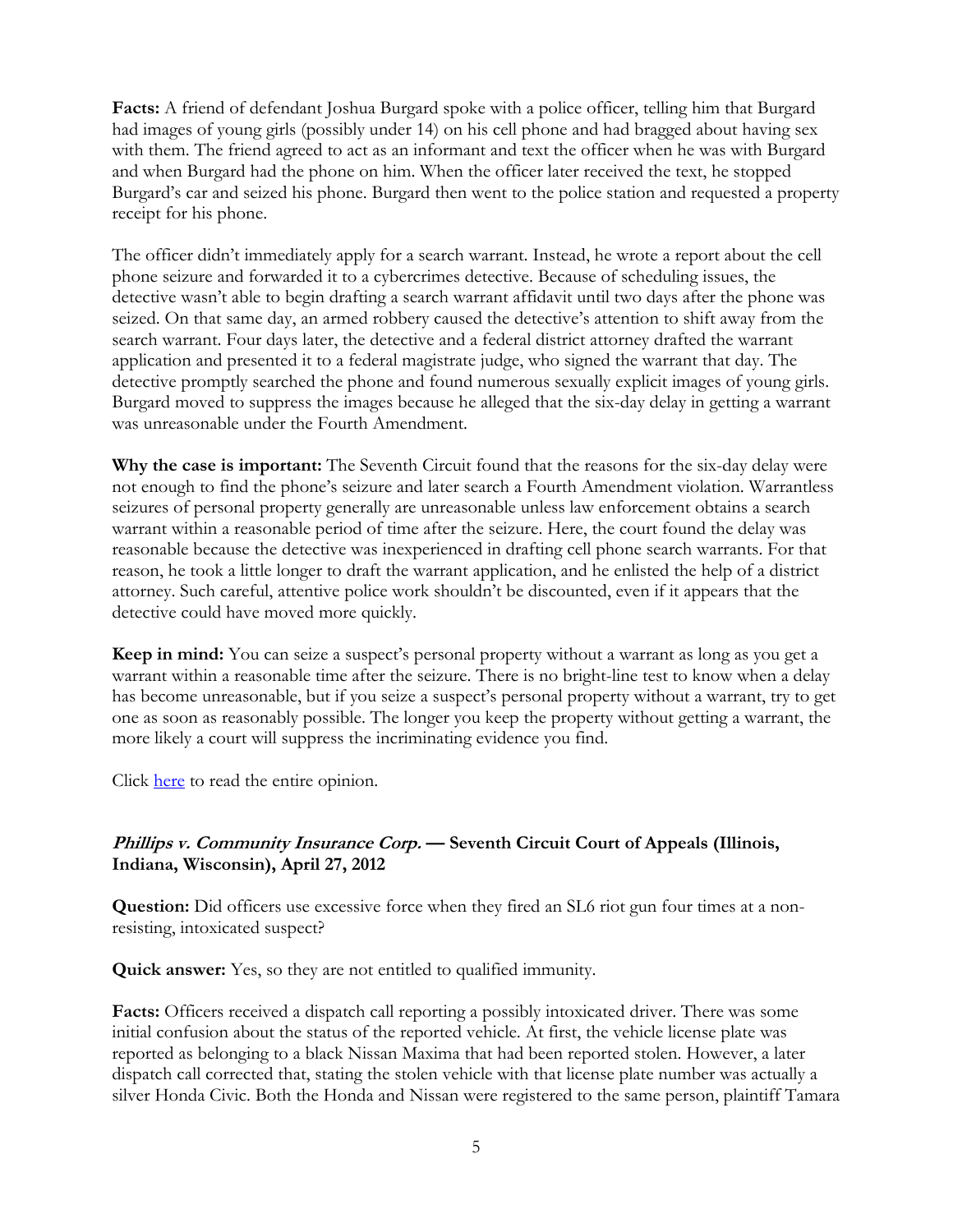Phillips. From this conflicting information, officers assumed the car they were looking for was stolen. Within several minutes of receiving the dispatch calls, the officers located the black Nissan. They treated the traffic stop as "high-risk" because the car was still running, was stopped in a residential area, and was believed to be stolen. Seven cruisers surrounded the car, where its only occupant, Phillips, was sitting in the driver's seat with her legs outside the car window.

Officers identified themselves and commanded her to show her hands and get out of the car. Phillips didn't comply, but instead stayed in the vehicle while lighting a cigarette. She also continued to hang her feet out the driver's side window while leaning back near the center console. For the next ten minutes, Phillips remained non-compliant with the officers' repeated demands to exit the vehicle, so they decided to use a "less lethal" SL6 riot gun. Officers first fired a warning shot that hit Phillips' car on the driver-side door. In response, she opened the door and put her feet on the ground. She didn't respond to their commands to exit the car, so officers aimed and fired the SL6 at Phillips' legs. They hit her legs three more times before she slumped out of the car and onto the ground. Officers then arrested her. Phillips received a large cut on her right leg along with other leg injuries. She sued the officers for excessive use of force.

**Why the case is important:** The Seventh Circuit found that the force used to arrest Phillips was unreasonable under the circumstances. To make its decision, the court considered (1) the severity of the crime, (2) whether Phillips posed an immediate threat to anyone's safety, and (3) whether she actively resisted or evaded arrest. First, although officers were justified to initially treat the stop as "high risk" because they believed the Nissan Maxima was stolen, it was unreasonable for them to ignore the later dispatch call explaining that the stolen car was actually a silver Honda Civic. The officers also learned that both cars were registered to Phillips, so at that point, their decision to treat the black Nissan as stolen was objectively unreasonable. Second, any threat that Phillips posed to the officers was substantially contained by surrounding her vehicle with seven police cruisers.

Finally, the officers were aware that Phillips had a diminished capacity because the dispatch call reported that the driver of the black Nissan was possibly intoxicated. And even though she was noncompliant with law enforcement's commands, she never actively resisted or evaded arrest. Her conduct was more of a "passive resistance," which warrants only a minimal use of force. The facts here did not reveal a rapidly evolving situation requiring the officers to make split-second decisions. Therefore, firing a high-powered SL6 riot gun four times at Phillips' legs was excessive force, and the officers were not entitled to qualified immunity for their conduct.

**Keep in mind:** The extent of force you may use to arrest a suspect depends on the facts and circumstances of the crime as well as the suspect's conduct. For that reason, you should consider *all the information* you receive from dispatch before deciding how to respond, especially when presented with conflicting information.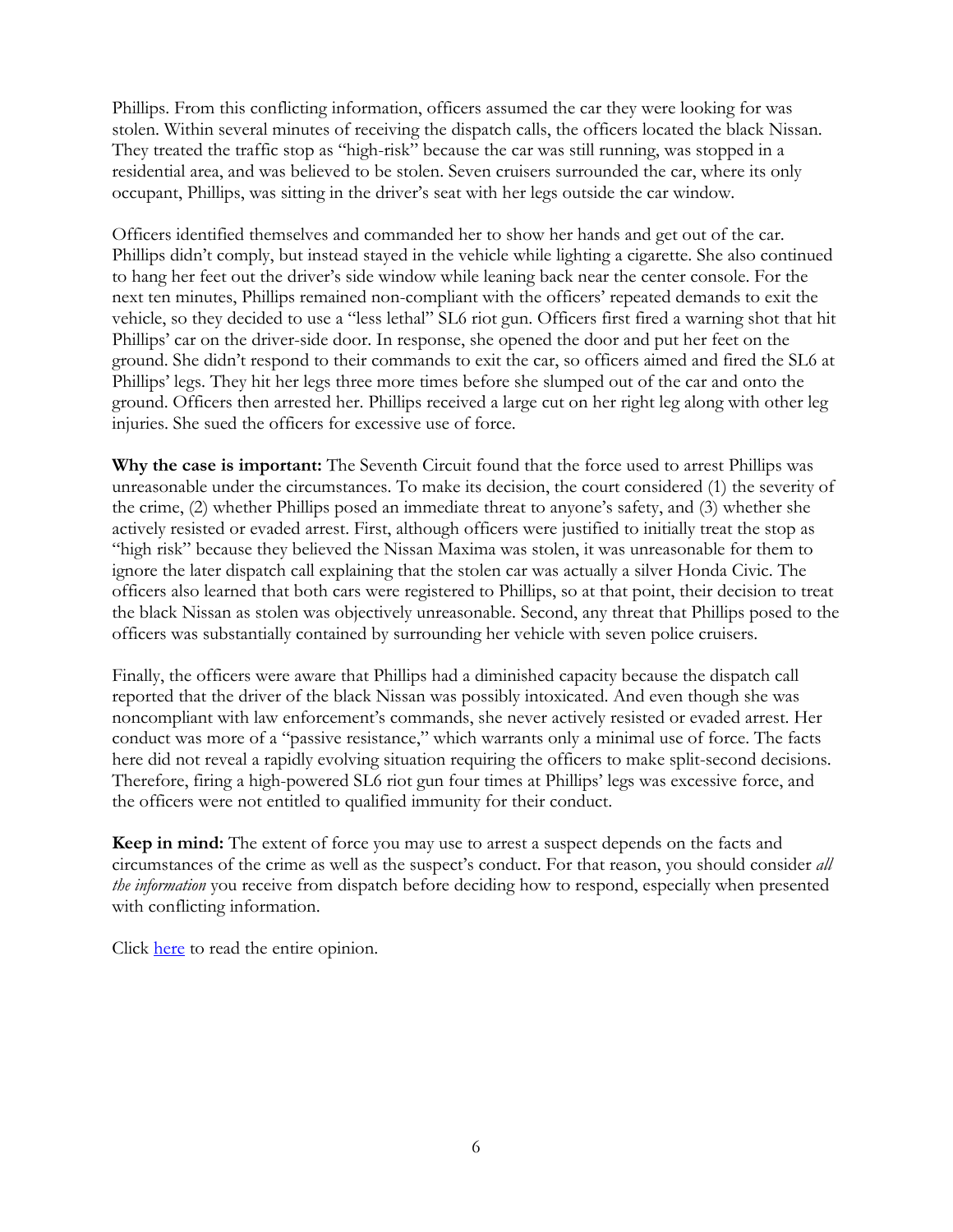## **United States v. Ramirez — Eighth Circuit Court of Appeals (Arkansas, Iowa, Minnesota, Missouri, Nebraska, North Dakota, and South Dakota), April 26, 2012**

**Question:** Is an officer's warrantless entry into a hotel room justified by exigent circumstances if he believes that evidence will be destroyed?

**Quick answer:** No, not without actual proof that an exigency exists.

**Facts:** Officers arrested two men at a charter bus terminal in Omaha, Neb., for smuggling heroin in their shoes. One of the men revealed that they were traveling with a third male who also had heroin in his shoes. A quick investigation led the officers to defendant Carlos Ramirez. That afternoon, officers tracked down Ramirez and two additional men at a local hotel. The hotel clerk identified one of the men with Ramirez and gave officers Ramirez's room key. They located the room and attempted to enter by swiping the key card, but it didn't work. They knocked on the door and announced "housekeeping." One of the men with Ramirez started to open the door but quickly closed it once he saw it was police. The officers used a ram tool to enter the hotel room. Once inside, they secured the suspects and performed a cursory sweep. In plain view, one officer saw two pairs of shoes that matched the men's shoes from the heroin arrest earlier that day. No one claimed the shoes. The officers eventually searched inside the shoes to find heroin in each pair. Ramirez filed a motion to suppress the heroin based on a Fourth Amendment search violation.

**Why the case is important:** The appeals court found no exigent circumstances to justify the warrantless entry into the hotel room. A warrantless search is reasonable under certain exceptions, such as exigent circumstances, where police are justified in taking immediate action without a warrant if (1) lives are threatened, (2) a suspect's escape is imminent, or (3) evidence is about to be destroyed. To know if exigent circumstances exist, courts consider what a reasonable, experienced police officer would believe. Also, when the exigency at issue is the destruction of evidence, officers must show that they had a sufficient basis to believe that someone in the residence would destroy evidence. Here, there was no evidence that Ramirez or the other two men knew that police were following them. The officers could only speculate on that belief. They had no actual proof that evidence was being destroyed in the hotel room, either, because they didn't hear anything suspicious from inside before trying to unconstitutionally enter with the key card. Even when one of the men shut the door in the officers' faces, no exigency was created to permit a warrantless entry.

**Keep in mind:** When peace officers knock on a residence door without a warrant, they have no more rights than a private citizen would have to enter. The occupants inside the residence have the right to ignore the knock and may refuse to speak to you. But if you have a *reasonable* belief that the occupants are destroying evidence (for example, you can actually hear them rushing around or hear toilets begin to flush), then you can enter the residence without a warrant under the exigent circumstances exception. Otherwise, you'll need the occupants' consent or a warrant.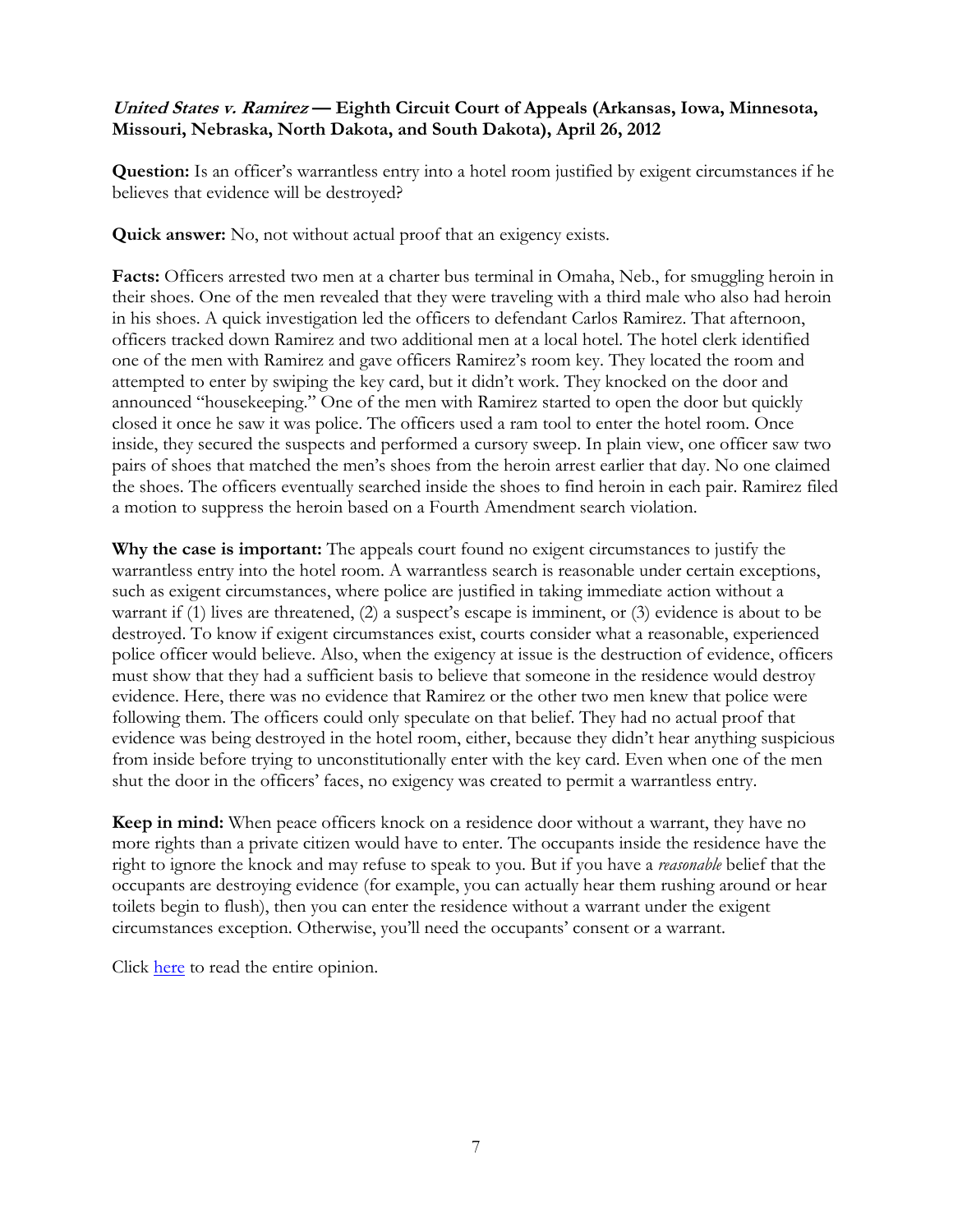## **State v. Miller — Fourth District Court of Appeals (Adams, Athens, Gallia, Highland, Hocking, Jackson, Lawrence, Meigs, Pickaway, Pike, Ross, Scioto, Vinton, and Washington counties), April 17, 2012**

**Question:** (1) Must a suspect's consent to a search be explicit? (2) Must a peace officer inform a suspect that he has a right to refuse consent?

**Quick answer:** (1) No. A suspect's consent may be implied by his conduct. (2) No. An individual doesn't need to be aware of his right to refuse consent to a search.

**Facts:** While on patrol, a state trooper noticed that a vehicle on the highway had a defective windshield, so he pulled the vehicle over. The car pulled into a gas station, and once it came to a stop, the passenger, defendant Scott Miller, got out of the car. The trooper told him to stay inside the vehicle. He approached the driver to ask for his license and registration and then learned that the car's plates were expired and the driver's license was suspended. The trooper asked the driver to follow him back to his cruiser. He questioned the driver about what might be inside the vehicle until the driver finally admitted that Miller had marijuana. The trooper then approached Miller and asked him to step out of the car. He also asked Miller about what might be inside the car and asked if he could pat down Miller's clothing. Miller's responses to the questions were inaudible on the trooper's cruiser camera. The trooper performed the pat-down anyway and asked Miller what was in his pants pockets. Miller removed a pack of cigarettes, a cell phone, and eventually removed a small bag of Diazepam pills. The trooper arrested Miller for drug possession, and, in a search incident to arrest, he discovered marijuana in Miller's underwear. Miller filed a motion to suppress the drugs because he never consented to the pat-down and search of his clothing.

**Why this case is important:** The court found that Miller voluntarily consented to the trooper's patdown and search. Warrantless searches generally are unreasonable, but a warrant and probable cause are not needed when a suspect consents to a search. A suspect's consent may be implied from the surrounding circumstances, the suspect's previous actions or agreements, or his failure to object to the search. However, consent isn't voluntary if it was obtained by coercive threats, force, or in an officer's claim of lawful authority.

Here, Miller's actions and behavior implied that he voluntarily consented to the trooper's request to pat him down and search his clothing. The trooper requested Miller's consent, and Miller gave no explicit indication that he refused. In fact, when the trooper asked Miller what was in his pockets, Miller willingly pulled out the cigarettes, his phone, and the bag of pills. Also, the trooper's initial command for Miller to stay in the car and his later request for Miller to "hop out" of the car were not coercive or threatening acts that affected the voluntariness of Miller's consent. Traffic stops carry inherent dangers, so law enforcement officers are entitled to exercise authority over the driver and any passengers for safety purposes. Finally, the trooper had no constitutional requirement to inform Miller that he had a right to refuse consent. Because Miller's conduct never specifically showed that he didn't consent to the trooper's requests, his consent was voluntary.

**Keep in mind:** A suspect may voluntarily consent even when he has not explicitly said, "I give you my permission to search." There is no bright-line test to know whether a suspect has implied consent, so beyond a suspect's words, you should observe his conduct to see if he appears cooperative. Also, you may request consent to search without any constitutional obligation to tell the suspect that he has a right to refuse.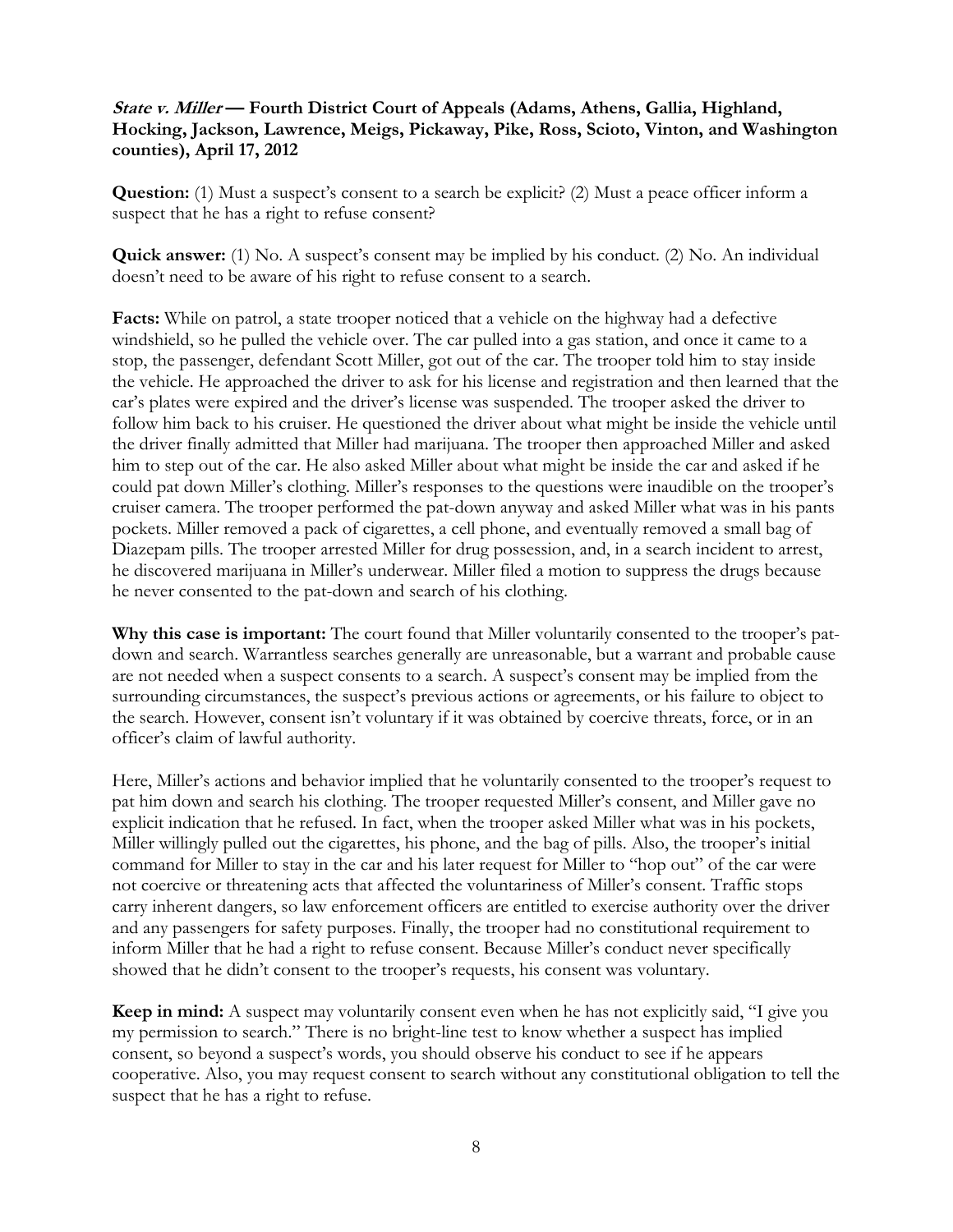Click [here t](http://www.supremecourtofohio.gov/rod/docs/pdf/4/2012/2012-ohio-1901.pdf)o read the entire opinion.

**State v. Burnap — Fifth District Court of Appeals (Ashland, Coshocton, Delaware, Fairfield, Guernsey, Holmes, Knox, Licking, Morgan, Morrow, Muskingum, Perry, Richland, Stark, and Tuscarawas counties), May 7, 2012**

**Question:** Can a peace officer solely rely on a citizen informant's tip as the reasonable suspicion to stop a possible drunk driver?

**Quick answer:** No, not when the citizen informant doesn't specifically describe what he has observed from the "drunk" driver.

**Facts:** A gas station employee called police to report what he thought was a drunk driver in a white truck. The employee identified himself, provided the truck's license plate number, and told police what direction it was headed. However, the employee never said if he witnessed the white truck driving erratically. He also didn't indicate that he had any personal interaction with the driver, defendant Christopher Burnap, to know that Burnap was drunk. A police officer responding to the call spotted the truck at a fast food carryout window. The officer instructed Burnap to pull over into a parking space. He never observed Burnap commit a traffic offense, but he still arrested Burnap for OVI. Burnap filed a motion to suppress based on an unconstitutional stop.

**Why this case is important:** This court found that, although the citizen's tip was reliable, it didn't provide reasonable suspicion that Burnap was driving drunk. An investigative stop does not violate the Fourth Amendment if police have reasonable suspicion that the person stopped is, or is about to be, engaged in criminal activity. And tips from identified citizen informants may provide the required reasonable suspicion because they are weighed with a high level of reliability. However, when the citizen informant only provides neutral details or conclusory statements ("The driver is drunk") without any specific information that the informant actually observed erratic driving, this does not provide reasonable suspicion. The officer also would have to observe the driver commit a traffic offense or drive recklessly before he would be justified in stopping the suspect. Here, the informant told the dispatch operator only that Burnap was "driving drunk," not that he saw reckless driving or smelled alcohol on Burnap before Burnap drove away. And the officer failed to indicate if he witnessed any traffic violations or evidence of impaired driving to corroborate that Burnap was "drunk." Therefore, Burnap's arrest was based on a suspicionless stop.

**Keep in mind:** You may rely on citizen informant tips as the reasonable suspicion needed for a criminal investigation, but do so only if the informant has indicated that he actually observed a traffic offense or erratic driving. A tip that gives conclusory statements may still help establish reasonable suspicion, but only if the tip is verified through your own observations.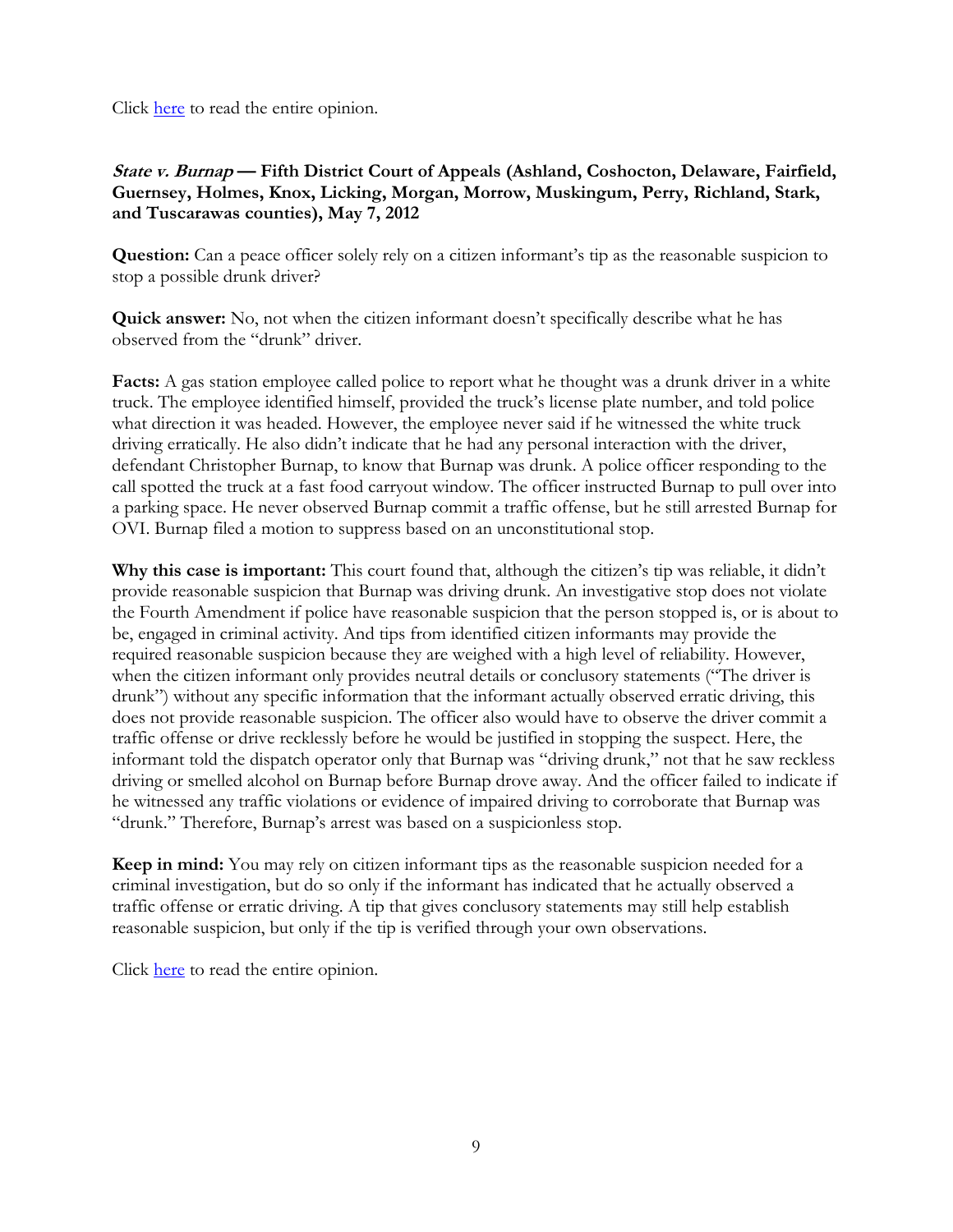## **State v. Clark — Eighth District Court of Appeals (Cuyahoga County), May 10, 2012**

**Question:** Is consent to search voluntarily given when it's in the presence of numerous peace officers during a "knock and talk"?

#### **Quick answer:** Probably not.

**Facts:** Police had received several anonymous tips that defendant Claudius Clark was selling drugs in his apartment and the nearby parking lot. Police set up surveillance of Clark's apartment but witnessed no criminal activity. Six officers decided to conduct a "knock and talk" with Clark to see if any of the anonymous tips had merit. They could smell burnt marijuana coming from Clark's apartment as they stood outside in the hall. They knocked, and when Clark answered the door, they identified themselves and asked Clark if they could come in to discuss the complaints about him. The officers' account and Clark's account differ from here. The officers explained that Clark allowed them to come inside the apartment. Once inside, police asked him about both the burnt marijuana and raw marijuana odors, and Clark told the officers he smoked marijuana every day and just wanted them to arrest him. He asked to get his shoes from the bedroom, so an officer followed him. The officer spotted loose marijuana on Clark's nightstand wrapped up in paper, and another officer checked the closet and found a shotgun, a digital scale, plastic baggies, rubber bands, and marijuana residue.

Clark's account of what occurred is much different: He said he never invited the officers into his home; he explained that they forced their way in, claiming at the outset that Clark was under arrest. He told them they couldn't be in his home without a warrant, but they insisted that they knew marijuana was being kept there. He told them to wait by the door so he could put some clothes on, but one officer followed him and picked up the papers on his nightstand to find marijuana wrapped inside. Police arrested Clark and secured a warrant. A later search of his apartment revealed 10 pounds of packaged marijuana. They had Clark sign a *Miranda* waiver at the police station, but he refused to sign a consent form for searching his apartment. He later filed a motion to suppress the evidence based on the warrantless entry and search of his apartment.

**Why this case is important:** This court found that Clark did not voluntarily consent to the officers' warrantless entry and search of his apartment. To determine if consent is voluntary, courts will look at the totality of the circumstances, which includes (1) the suspect's custodial status and the length of the initial detention; (2) whether consent was given in public or at a police station; (3) the presence of threats, promises, or coercive police procedures; (4) the words and conduct of the suspect; (5) the extent and level of suspect cooperation with police; (6) the suspect's awareness of his right to refuse consent; (7) the suspect's education and intelligence; and (8) the suspect's belief that no incriminating evidence will be found. In Clark's case, when he answered the door, there were six officers there to speak with him. The officer presence alone was an overwhelming show of force and inherently coercive considering the purpose of a "knock and talk" was just to "engage a suspect in conversation." Also, the officers' forcible entry, if true, was a coercive tactic. Finally, the fact that there was an overwhelming smell of marijuana in the apartment showed that Clark knew he had incriminating evidence inside and never would have consented to a police entry and search. For these reasons, the officers violated the Constitution.

**Keep in mind:** Because peace officers use the "knock and talk" tactic when they don't have probable cause or a warrant, they face some limitations. A suspect is free to ignore the knock or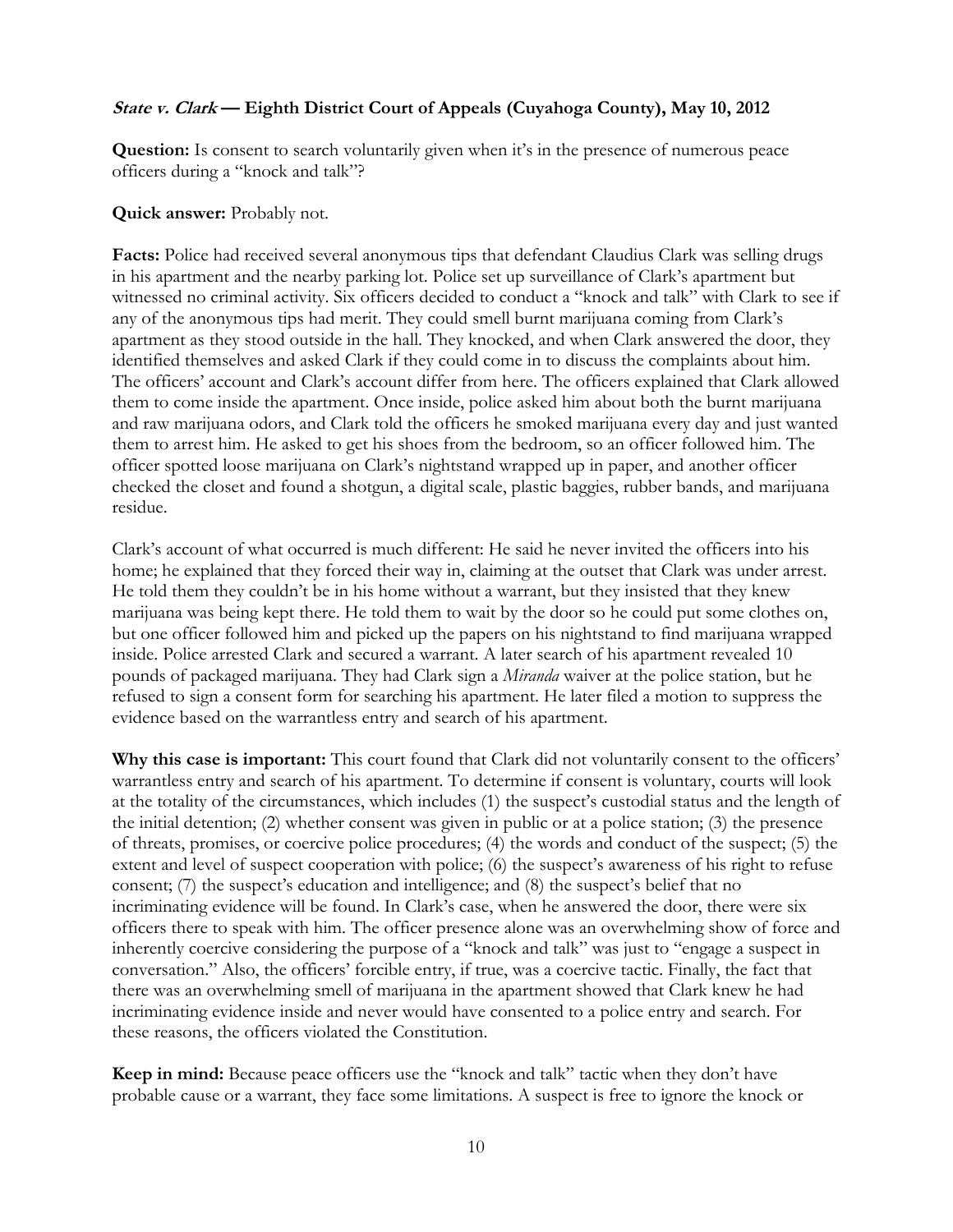refuse to answer questions, so any search that follows from the "knock and talk" must be based on probable cause and a warrant exception, such as consent. Remember, though, that law enforcement presence during a "knock and talk" may later invalidate the consent if there are a large number of officers present.

Click [here](http://www.supremecourtofohio.gov/rod/docs/pdf/8/2012/2012-ohio-2058.pdf) to read the entire opinion.

## **State v. Jackson — Eleventh District Court of Appeals (Ashtabula, Geauga, Lake, Portage, and Trumbull counties), May 14, 2012**

**Question:** (1) May peace officers order a driver to get out of a lawfully detained vehicle without additional reasonable suspicion or probable cause? (2) Does on-scene investigative questioning trigger a suspect's Fifth Amendment *Miranda* rights?

**Quick answer:** (1) Yes. (2) No.

**Facts:** A police officer stopped a vehicle because it was continuously drifting over the center-lane line. When the officer requested the driver's license and registration information, he noticed that the defendant, Robert Jackson, was bending over and moving around in the back seat. The officer asked Jackson to stop. The driver, Priscilla Jones, didn't have any license, registration, or insurance papers, so the officer asked Jones to get out of the car. He frisked her, finding drug paraphernalia, and she also revealed that Jackson had drugs with him inside the car. The officer then asked Jackson to get out of the car. As Jackson exited the backseat, the officer saw a knife on the floor with white residue on it. He started asking Jackson a number of questions, such as if he had any weapons or drugs on him. Jackson responded that he had a knife in his back pocket, so the officer searched him, finding another knife with white residue and \$230. At that point, the officer read Jackson his *Miranda* rights and placed him under arrest. A later search of the car uncovered a large amount of crack cocaine in the backseat. Jackson filed a motion to suppress the incriminating evidence based on a prolonged traffic stop and a Fifth Amendment *Miranda* violation.

**Why this case is important:** The court held that no constitutional violations occurred. First, Jackson's stop was not unconstitutionally prolonged by an officer "fishing expedition." Under the U.S. Supreme Court's decision in *Pennsylvania v. Mimms*, a peace officer may order a driver or passenger out of a lawfully stopped vehicle so long as the intrusion is minimal and meant to advance officer safety. This is commonly called a "*Mimms* order." Here, once Jones was asked out of the car, she admitted that Jackson had drugs in the backseat. Her admission gave the officer probable cause to continue a secondary drug investigation by asking Jackson to step out of the car. And when the officer saw a residue-covered knife in the backseat, this gave him probable cause not just to frisk Jackson, but to fully search him.

Second, the officer didn't violate Jackson's *Miranda* rights when he questioned Jackson during the pat-down. Peace officers are permitted to conduct on-scene questioning without triggering the Fifth Amendment. In this case, the officer's questions involved where Jackson was coming from and what the officer would find on him during the lawful pat-down. There was no need for the officer to provide Jackson with any *Miranda* warnings.